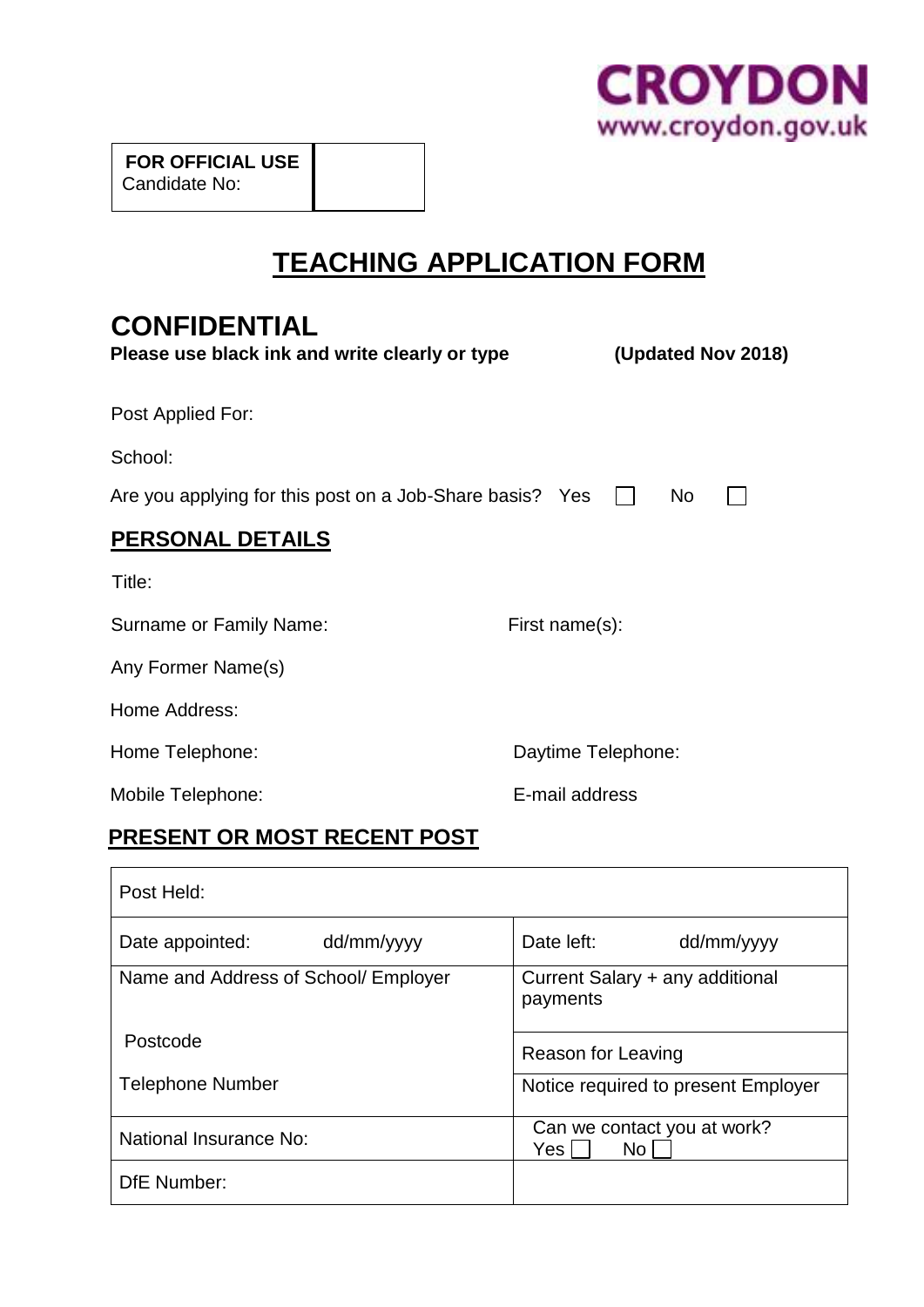## **DETAILS OF ALL PREVIOUS EMPLOYMENT** – Please complete in chronological order with the most recent first.

Enter details of *all* your work experience including periods of non-employment, unpaid, voluntary work and study. It is important that any gaps in your work history are fully explained on the form.

| Name, Type, Location<br>of School/Academy & LEA | Approx.<br>number on<br>roll | From | Dates of Employment<br>To | Boys, Girls<br>or Mixed &<br>ages taught | Post Held & Subjects<br>Taught -<br>giving Grade/ Salary if<br>applicable | Reason for leaving |
|-------------------------------------------------|------------------------------|------|---------------------------|------------------------------------------|---------------------------------------------------------------------------|--------------------|
|                                                 |                              |      |                           | Mixed / 0000                             |                                                                           |                    |
|                                                 |                              |      |                           | Mixed / 0000                             |                                                                           |                    |
|                                                 |                              |      |                           | Mixed / 0000                             |                                                                           |                    |
|                                                 |                              |      |                           | Mixed / 0000                             |                                                                           |                    |
|                                                 |                              |      |                           | Mixed / 0000                             |                                                                           |                    |
|                                                 |                              |      |                           | Mixed / 0000                             |                                                                           |                    |
|                                                 |                              |      |                           | Mixed / 0000                             |                                                                           |                    |
|                                                 |                              |      |                           | Mixed / 0000                             |                                                                           |                    |
|                                                 |                              |      |                           | Mixed / 0000                             |                                                                           |                    |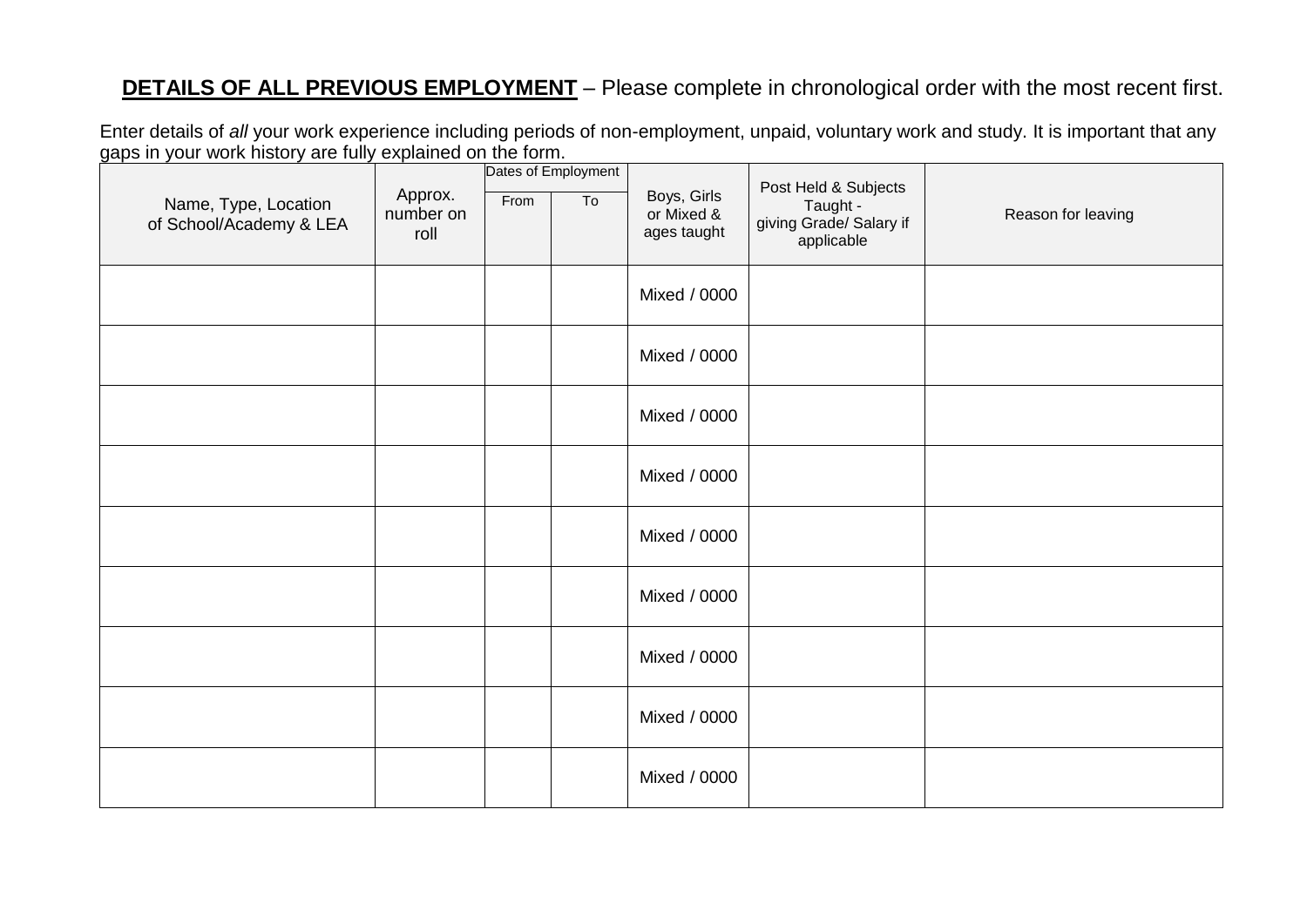## **DETAILS OF EDUCATION AND QUALIFICATIONS**

| Details of educational history – most<br>recent first. Please list all schools,<br>colleges, universities etc, which you                                                                     | Course<br><b>Studies</b> | <b>Qualifications level</b><br>(if obtained) |                                                                             | <b>Dates</b>       |                  |
|----------------------------------------------------------------------------------------------------------------------------------------------------------------------------------------------|--------------------------|----------------------------------------------|-----------------------------------------------------------------------------|--------------------|------------------|
| have attended.                                                                                                                                                                               |                          |                                              |                                                                             | From<br>(dd/mm/yy) | To<br>(dd/mm/yy) |
|                                                                                                                                                                                              |                          |                                              |                                                                             |                    |                  |
|                                                                                                                                                                                              |                          |                                              |                                                                             |                    |                  |
|                                                                                                                                                                                              |                          |                                              |                                                                             |                    |                  |
|                                                                                                                                                                                              |                          |                                              |                                                                             |                    |                  |
|                                                                                                                                                                                              |                          |                                              |                                                                             |                    |                  |
|                                                                                                                                                                                              |                          |                                              |                                                                             |                    |                  |
| Please add lines (if completing the form electronically) or provide extra sheets (if submitting paper copy of form) if necessary. You<br>will be asked to provide original proof of relevant |                          |                                              |                                                                             |                    |                  |
|                                                                                                                                                                                              |                          |                                              | Subjects qualified to teach:                                                |                    |                  |
| Age range you are qualified to teach (Please state)<br>Preferred Age-range                                                                                                                   |                          |                                              | Main:                                                                       |                    |                  |
| Date of Award of Qualified Teacher Status:                                                                                                                                                   |                          |                                              | Subsidiary:<br>Additional subjects (if any) which you are willing to teach: |                    |                  |
| Date of Skills Test:<br>Date of completion of NQT Induction Period or stage reached if not<br>With which organisation?<br>complete.                                                          |                          |                                              |                                                                             |                    |                  |
|                                                                                                                                                                                              |                          |                                              |                                                                             |                    |                  |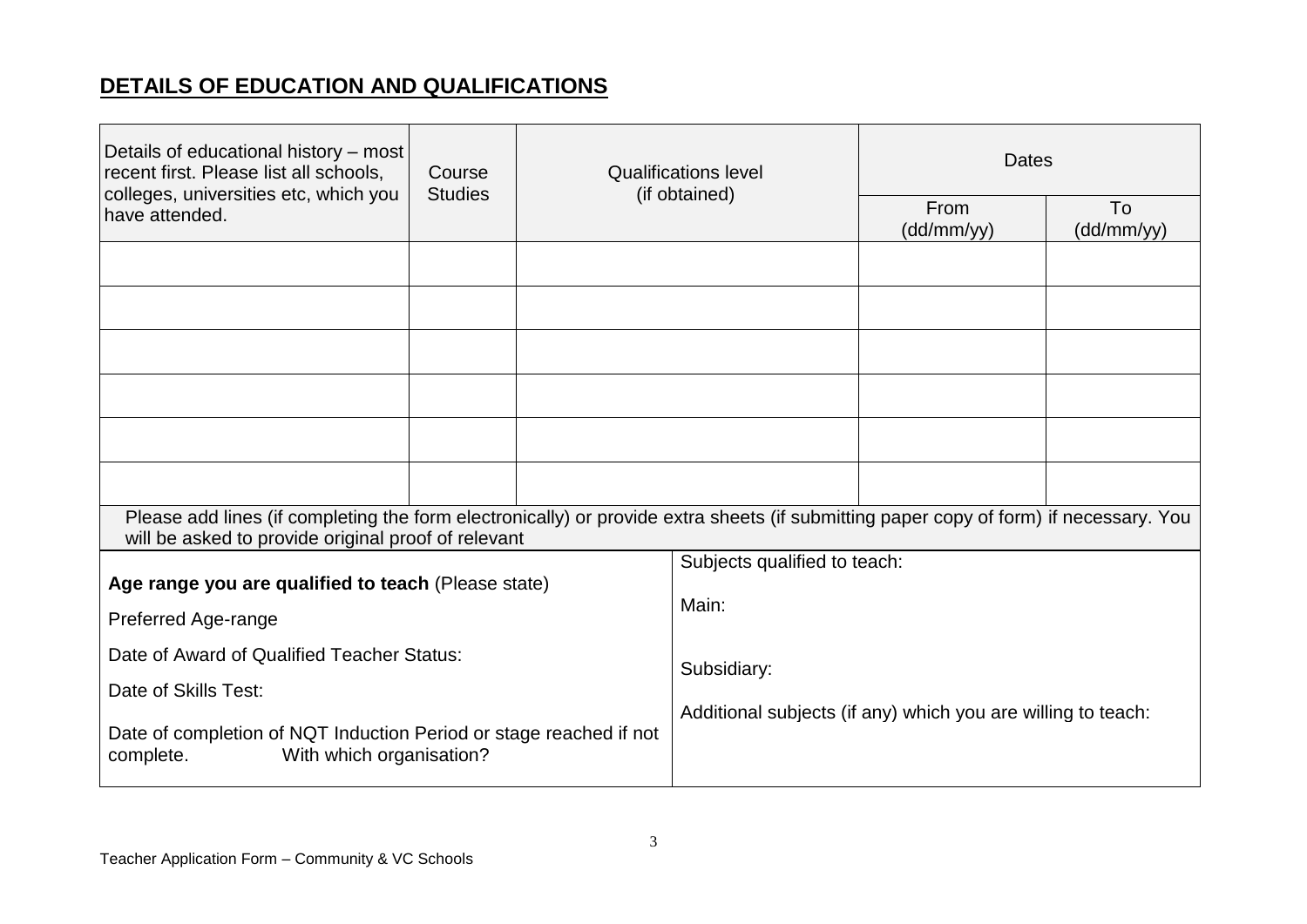## **OTHER COURSES / TRAINING UNDERTAKEN (WHICH ARE RELEVANT TO THIS JOB APPLICATION)**

| Course/Training | Date<br>(dd/mm/yy) | <b>Organising Body</b> |
|-----------------|--------------------|------------------------|
|                 |                    |                        |
|                 |                    |                        |
|                 |                    |                        |
|                 |                    |                        |
|                 |                    |                        |
|                 |                    |                        |
|                 |                    |                        |
|                 |                    |                        |
|                 |                    |                        |
|                 |                    |                        |
|                 |                    |                        |
|                 |                    |                        |
|                 |                    |                        |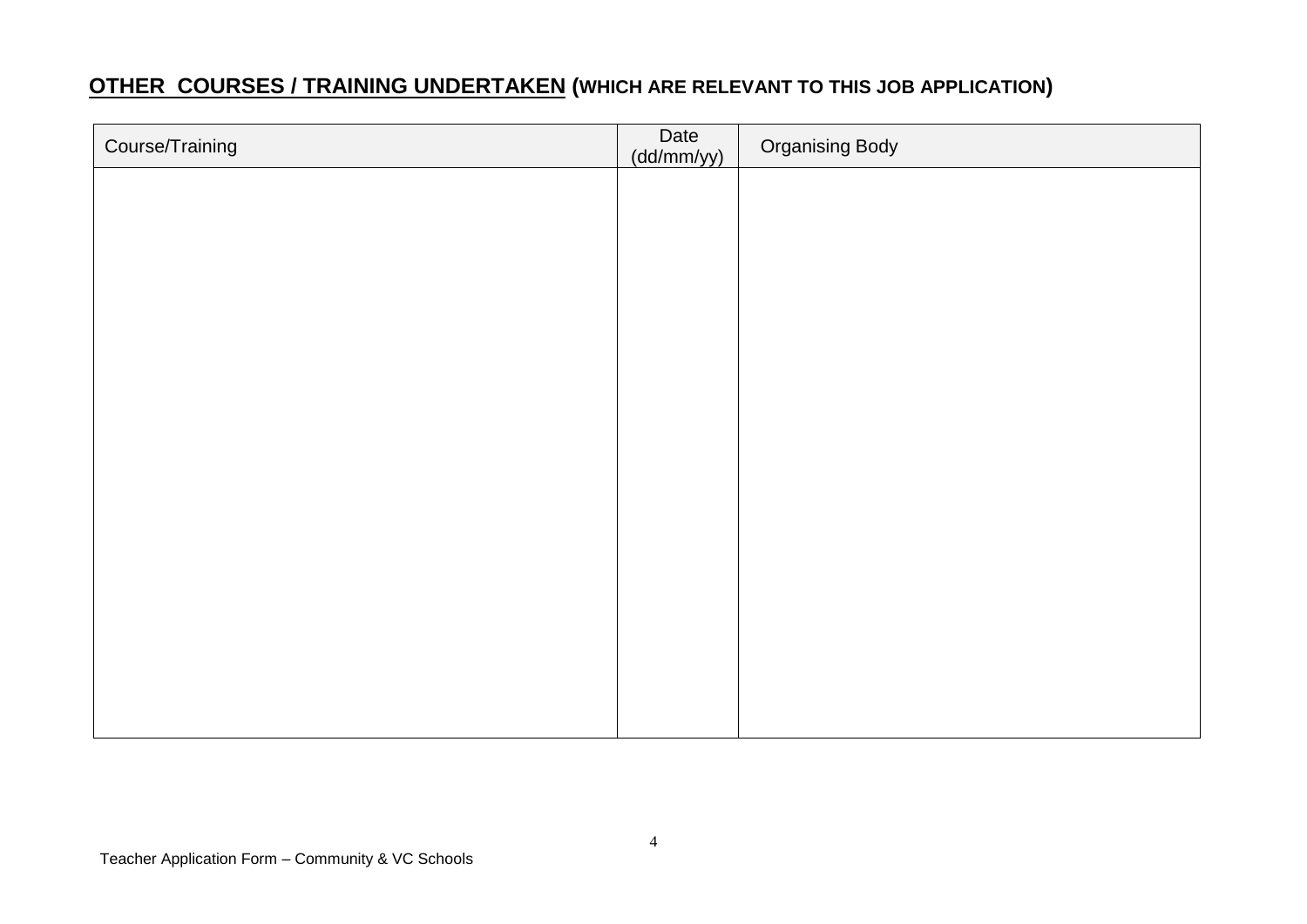### **REFERENCES**

#### **DETAILS OF PEOPLE WHO MAY BE CONTACTED FOR REFERENCES – INCLUDING PRESENT EMPLOYER**

If you have not been employed before, give details of teachers/lecturers or others who know you well enough to comment on your ability to do the job. Friends and relatives must not be used**.**

| Full name of present or most recent<br>employer |           |
|-------------------------------------------------|-----------|
| <b>Address</b>                                  | Telephone |
| Postcode                                        | E-mail    |

May we contact your present/most recent employer for a reference straight away?

 $Yes \Box No \Box$ 

Please note: If NO, it is our practice that references are sought once a candidate is shortlisted. Therefore, would you like us to notify you beforehand?

| Yes please [ | No that is not necessary |  |
|--------------|--------------------------|--|
|--------------|--------------------------|--|

| Other referee (preferably another employer) |                 |
|---------------------------------------------|-----------------|
| Address                                     | Telephone       |
|                                             | E-mail          |
| Postcode                                    | Fax             |
| Capacity in which known to you              | Daytime Tel No. |

**Please note:** We reserve the right to approach **any** of your previous employers for references if necessary**.**

#### **DISABILITY ADJUSTMENTS**

Do you require any additional assistance from us in order to be able to attend the selection process (special parking, ground floor venue, sign language interpreter, large print, wheelchair access, etc.)

| Yes <sub>i</sub> |  | No |  |
|------------------|--|----|--|
|------------------|--|----|--|

If yes, please give details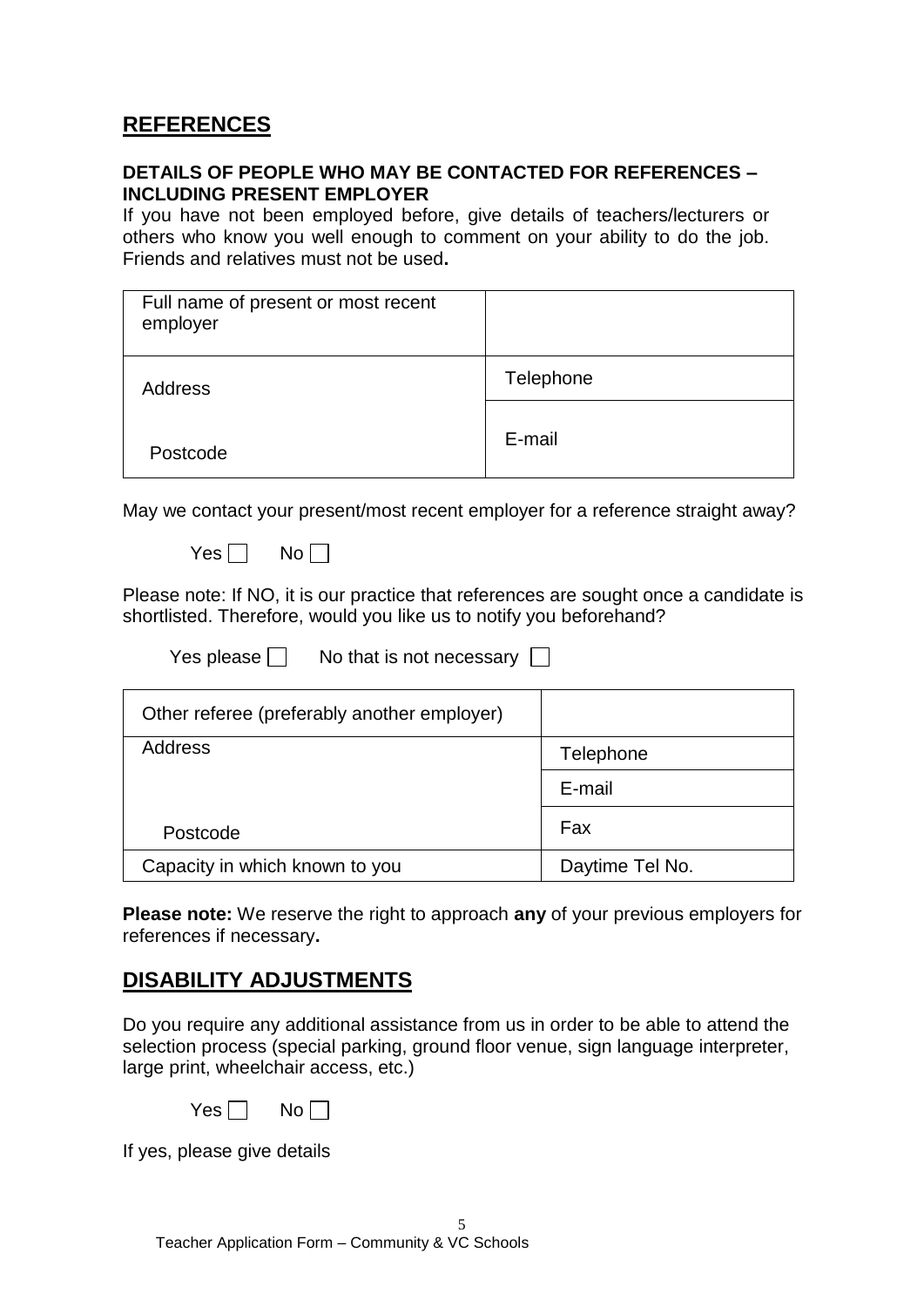## **DISCLOSURE OF CRIMINAL AND CHILD PROTECTION MATTERS**

The School is required, by law, to operate a checking procedure for employees who access to children and young people.

Please confirm if you have ever been the subject of any child protection concern, either in your work or personal life, or been the subject of, or involved in, any disciplinary action in relation to child protection, including any which are time expired.

 $Yes \Box \qquad No \Box$ 

If yes, please give details on the Self Disclosure Form

#### **DISQUALIFICATION OR PROHIBITION FROM WORKING WITH CHILDREN OR TEACHING**

 $\Box$  By checking this box, I hereby confirm that I am not disqualified or prohibited from working with children and/or have information held about me under section 142 of the Education Act 2002 (formerly known as inclusion on the DfE List 99).

 $\Box$  By checking this box, I hereby confirm that I am not prohibited from teaching.

I understand that, if I am appointed to the post, the School will carry out a check for this and if it is discovered that I am prohibited then the offer of employment will be withdrawn.

In the event of a successful application, an offer of employment may be made to you which is conditional upon receipt of a satisfactory Enhanced Disclosure and Barring Check in relation to criminal and child protection matters. **Please note that a conviction will not necessarily be a bar to obtaining employment.** 

### **REHABILITATION OF OFFENDERS ACT 1974**

If you have been convicted of a disclosable criminal offence, the details must be disclosed on the document titled "SELF DISCLOSURE FORM", along with details of any cautions, warnings, reprimands or any criminal convictions/criminal actions /court hearings that are pending against you.

If you do not have any disclosable information, then please indicate this in the relevant section of the Form.

The Self Disclosure Form must be submitted in a sealed envelope if applying in writing, or sent as a separate attachment to your application form, if applying electronically. The envelope or attachment should be marked as "CONFIDENTIAL – SELF DISCLOSURE FORM – [YOUR NAME]".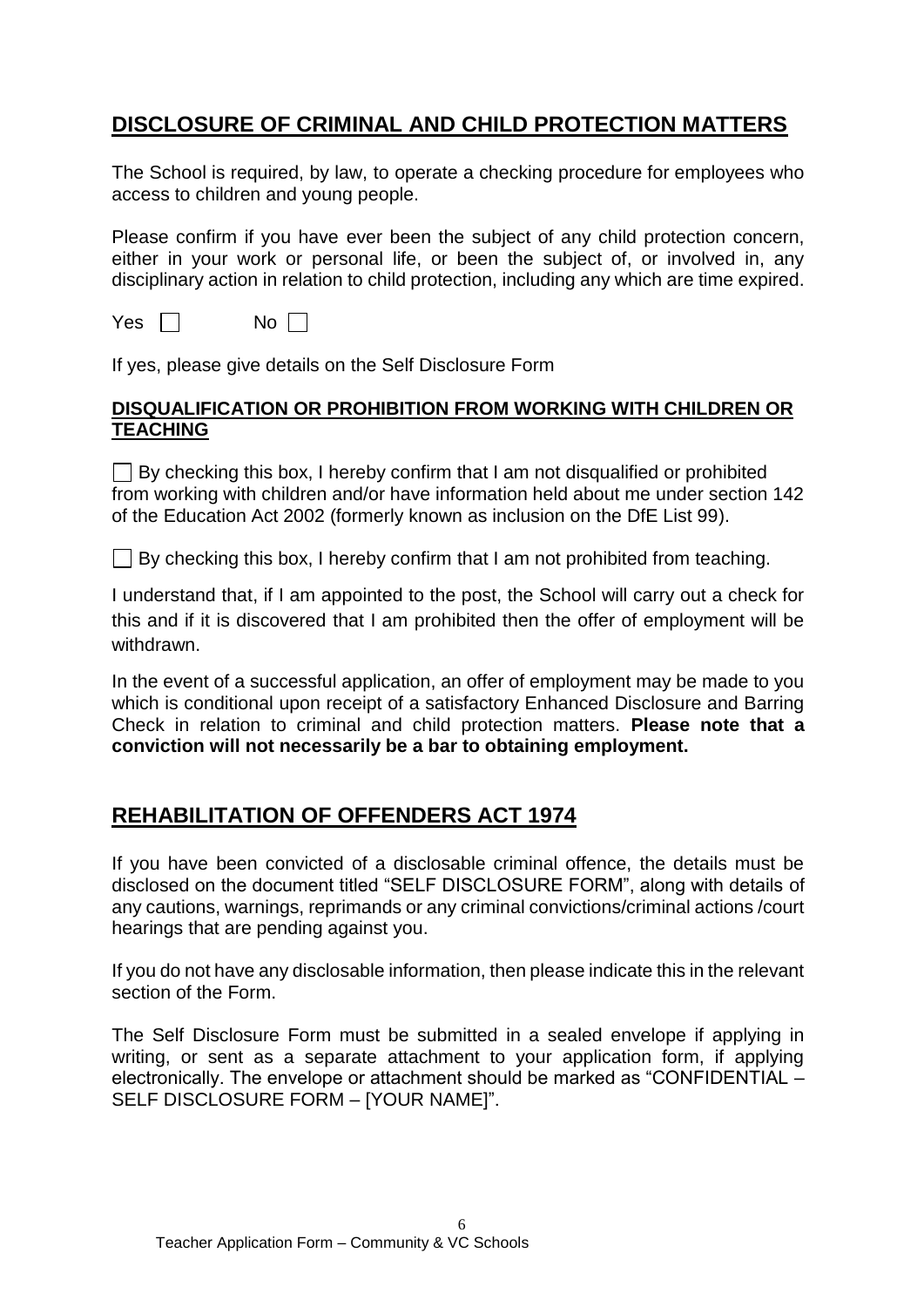### **DBS DISCLOSURE**

The Disclosure and Barring Service, an executive agency of the Home Office, helps employers to check records, which were previously held by the police, the Department of Health and the Department for Education.

A check as to the existence and content of a criminal record may be requested from the Disclosure and Barring Service after a person has been selected for appointment to this post. Refusal to agree to a check being made could disqualify you from being considered for the appointment.

Different levels of disclosure can be provided, according to the type of work applied for.

#### **The job for which you have applied necessitates an Enhanced disclosure.**

Enhanced disclosures are for positions which have contact with children or vulnerable adults. They contain details of all convictions, cautions, reprimands or warnings on record.

**By checking this box, I hereby confirm that I agree, if I am selected for the appointment, to a check being made on any criminal record applicable to me.** I am aware that such information as appropriate for Enhanced Disclosures will be made available.

#### **DBS UPDATE SERVICE**

If you use the DBS Update Service, please confirm so by checking this box  $\Box$ 

### **IMMIGRATION, ASYLUM AND NATIONALITY ACT 2006**

The Governing Board will require you to provide documentary evidence of your entitlement to undertake the position applied for and/or your ongoing entitlement to live and work in the UK, in accordance with the Immigration, Asylum and Nationality Act 2006.

#### **By checking the box I hereby confirm that I am legally entitled to work in the UK and that I will provide documentary evidence of this entitlement when requested**

 $\Box$  By checking this box, I hereby give my consent for personal information (including recruitment monitoring data) provided as part of this application to be held on computer or other relevant filing systems and to be shared with other accredited organisations or agencies, in accordance with the Data Protection Act 2018 and the General Data Protection Regulation.

**If you decline to give your consent as requested above the School/LA will be unable to consider your application for employment.**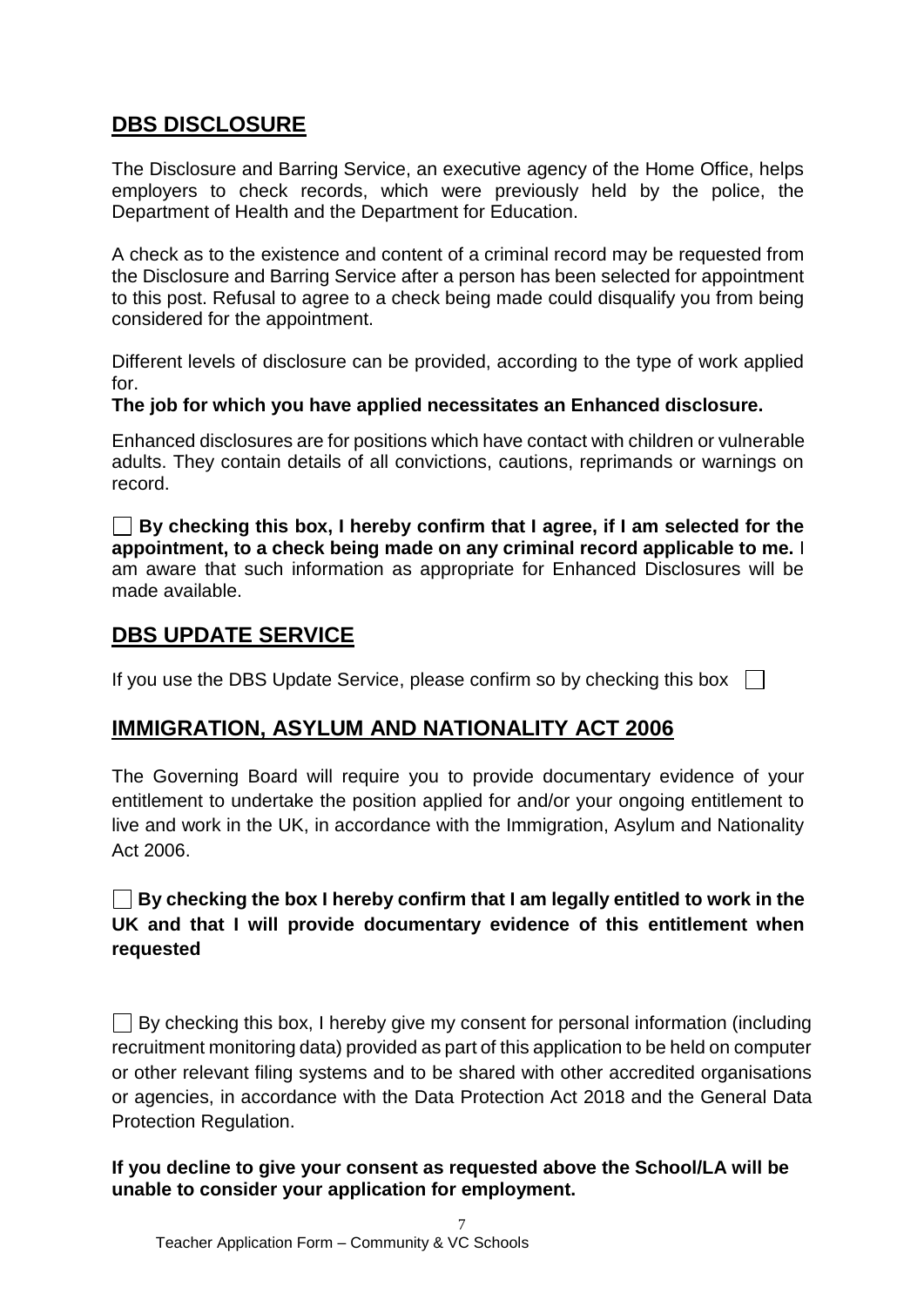## **DRIVING LICENCE DETAILS**

*Only answer if a car driving licence and/or use of a car is a requirement of this post*

| Do you hold a current driving licence? Yes $\Box$ No $\Box$ |  |  |  |
|-------------------------------------------------------------|--|--|--|
|                                                             |  |  |  |

If required would you be prepared to provide a car for work use? Yes  $\Box$  No

## **PERSONAL RELATIONSHIPS**

Do you have a personal/family relationship with anyone likely to be involved in the selection process for this post such as a school governor or with a Councillor or Senior Officer of Croydon Council?

|  | Y<br>es | No |
|--|---------|----|
|--|---------|----|

If Yes, please give name(s) of relevant person(s) and the relationship(s).

**By checking this box, I understand that seeking to unfairly influence any Councillor, governor or employee of the School/ Croydon Council school will make my application unacceptable.**

## **DECLARATION**

#### **General Data Protection Regulation and Data Protection Act 2018:**

The personal information submitted by you on this application form and in any accompanying documents will be used by the School and any other person it appoints to assist, for the purpose of appointing to the job applied for and to monitor the effectiveness, efficiency and fairness of the selection process. The information may also be used in internal proceedings to consider a complaint about the selection process and/or to defend the School against a legal challenge to the fairness of the selection process from any interested party. If you are successful, all the data gathered in the recruitment process will be transferred to your personal file and retained during the time of your employment. If you are unsuccessful, we will destroy all the recruitment and selection data about you after a maximum period of 12 months. The only exception to this would occur were we to fill a post with a migrant worker, in which case, we will retain unsuccessful recruitment paperwork for the duration of the employment of the migrant worker. This is a statutory requirement under UKVA legislation.

The information supplied by you will also be subject to verification and we may need to contact people and/or organisations to confirm some of the facts contained in your application, e.g. referees, previous employers, educational establishments, examination bodies, etc.

Our Recruitment Privacy Notice has more information about how we use your data in the recruitment process.